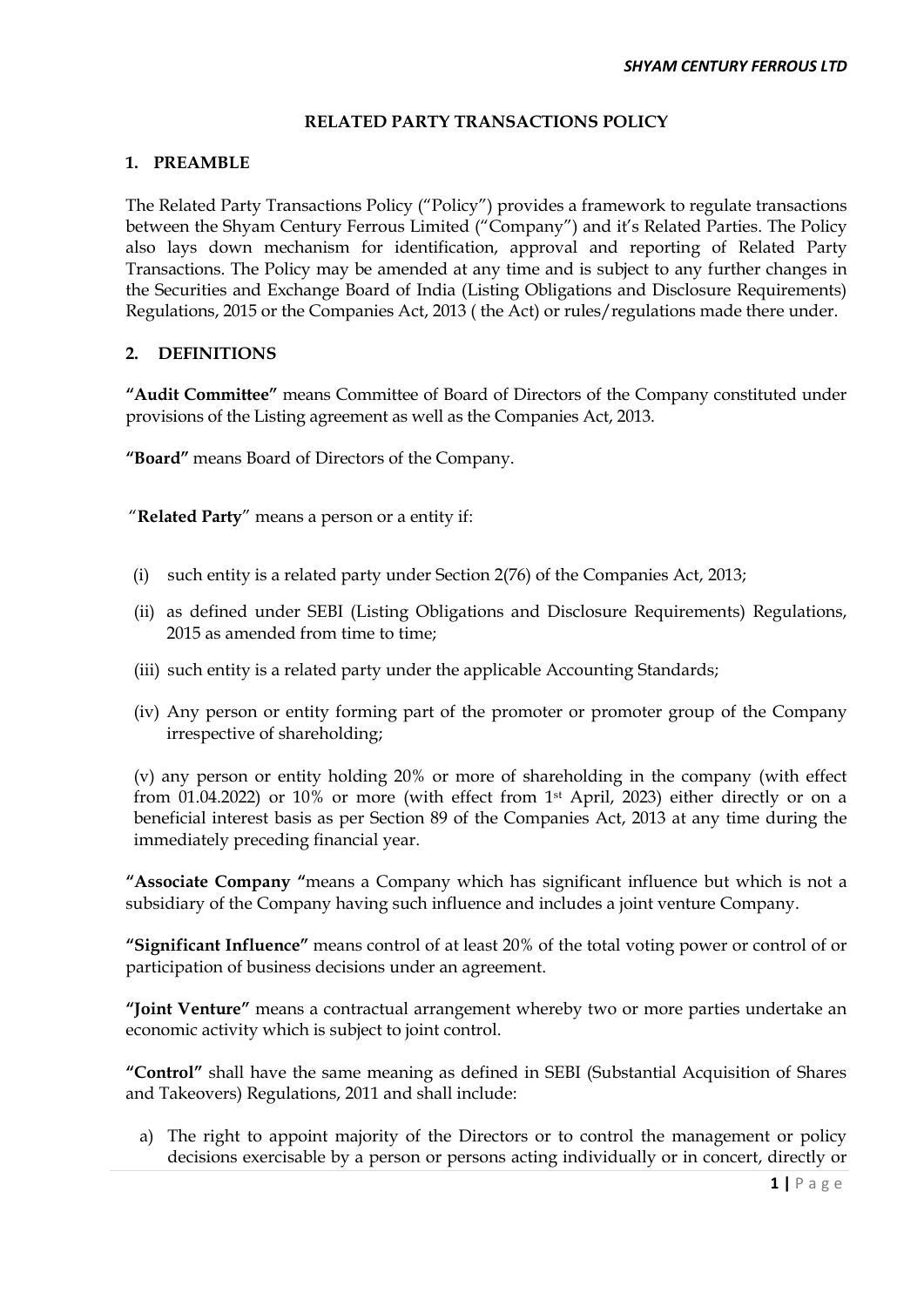indirectly, including by virtue of their shareholding or management rights or shareholders'/voting agreements etc. or

- b) ownership, directly or indirectly, of more than one half of the voting power of the Company, or
- c) a substantial interest in voting power and the power to direct, by statute or agreement, the financial and/or operating policies of the Company.

"**Related Party Transaction**" ("RPT") means such transactions as specified in Section 188 of the Companies Act, 2013 or rules made thereunder and Regulations 2(1)(zc) of SEBI (LODR) Regulations, 2015 as amended, and includes any transaction directly or indirectly involving transfer of resources, services or obligations between:

- The Company & Related Party of the Company.
- The Company & Related Party of its Subsidiaries.
- The Subsidiaries & Related Party of the Company.
- The Subsidiaries & Related Party of the Subsidiaries. [w.e.f. April 1, 2022]
- [w.e.f. April 1, 2023, an RPT would also include transactions by the Company or its subsidiaries with any other party which has purpose and effect of benefitting a related party of the Company or its Subsidiaries.]

regardless of whether or not a price is charged, and includes the following transactions, either single or a group of transactions in a contract:

- a. sale, purchases or supply of any goods or materials;
- b. selling or otherwise disposing of, or buying, property of any kind;
- c. leasing of property of any kind;
- d. availing or rendering of any services;
- e. appointment of any agent for purchases or sale of goods, materials, services or property;
- f. such related party's appointment to any office or place of profit in the company, its subsidiary company or associate company;
- g. underwriting the subscription of any securities or derivatives thereof, of the company.

Explanation: Related Party Transactions includes a single transaction or a group of transactions in a contract with a related party.

Provided that the following shall not be a related party transaction:

a. the issue of specified securities on a preferential basis, subject to compliance of the requirements under the Securities and Exchange Board of India (Issue of Capital and Disclosure Requirements) Regulations, 2018;

b. the following corporate actions by the listed entity which are uniformly applicable/offered to all shareholders in proportion to their shareholding:

- i. payment of dividend.
- ii. subdivision or consolidation of securities.
- iii. issuance of securities by way of a rights issue or a bonus issue; and
- iv. buy-back of securities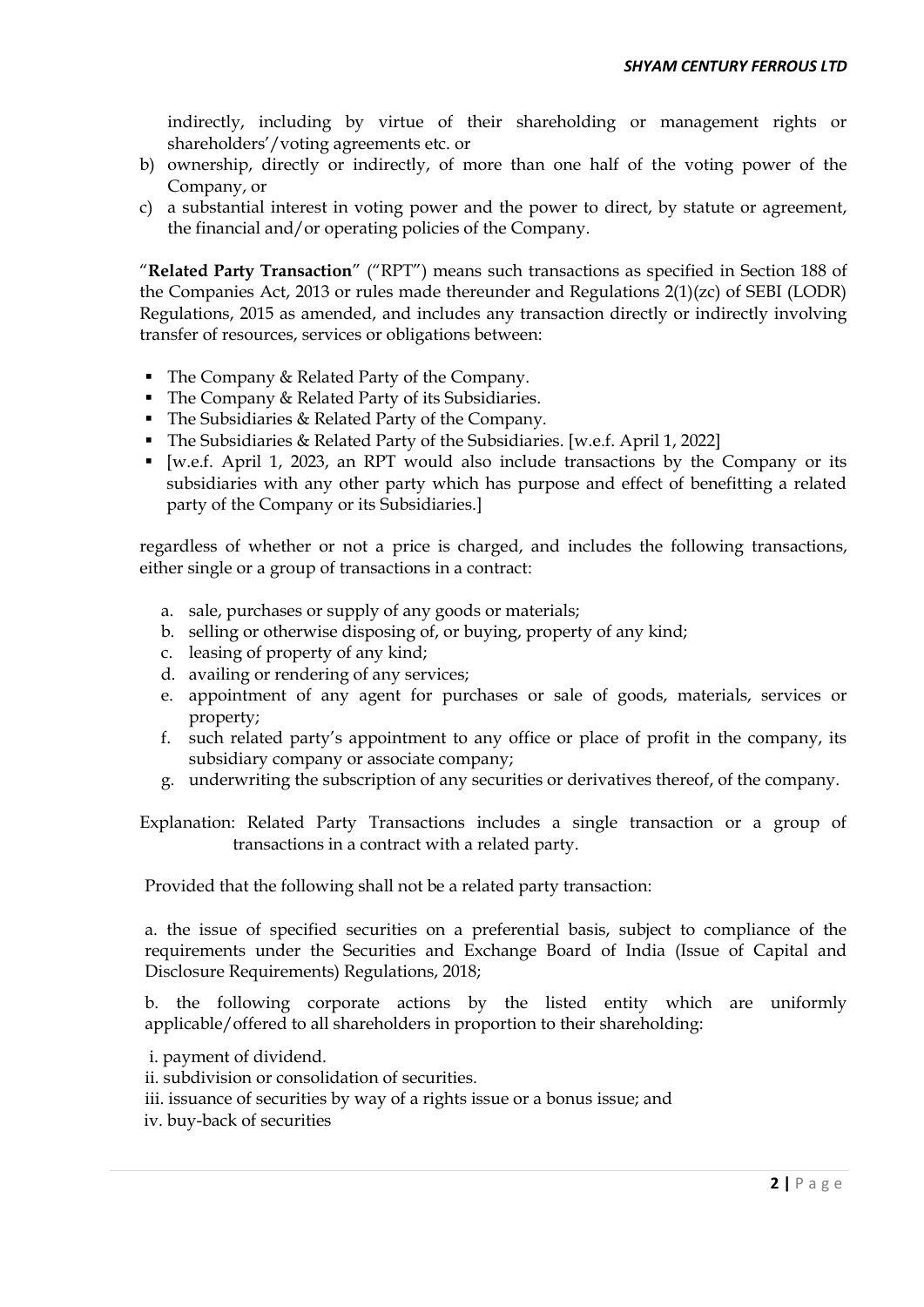c. acceptance of fixed deposits by banks/ Non-banking Finance Companies at the terms uniformly applicable/ offered to all shareholders/public, subject to disclosure of same along with the disclosure of related party transactions every six months to the stock exchanges, in format as specified by the Board:

Provided further that this definition shall not be applicable for the units issued by mutual fu nds which are listed on a recognised stock exchange(s);

**"Policy"** means this Policy on Related Party Transactions.

**"Arm's Length Transaction"** means a transaction between two related parties that is conducted as if they were unrelated, so that there is no conflict of interest.

**"Material Related Party Transaction"** means a transaction with a related party, where in the value of transaction / transactions to be entered into individually or taken together with previous transactions during a financial year, exceeds INR 1,000 Crore or ten percent of the annual consolidated turnover of the Company whichever is lower as per the last audited financial statements of the Company.

In case transactions involving payments made with respect to brand usage or royalty, if it exceeds 2% of annual consolidated turnover of the Company as per its last audited financial statements.

**"Material modification"** means and includes any modification to an existing related party transaction having variance of 20% of the existing limit as sanctioned by the Audit Committee / Board / Shareholders, as the case may be.

**"Key Managerial Personnel" (KMP)** means KMP as defined in the Companies Act, 2013 and as amended from time to time.

**"Relatives"** means Relatives as defined in the Companies Act, 2013 and as amended from time to time.

# **"Office or Place of Profit"** means any office or place:

(i) Where such office or place is held by a director, if the director receives from the company anything by way of remuneration over and above the remuneration to which he is entitled as director;

(ii) where such office or place is held by an individual other than a director or by any firm, private company or other body corporate, if the individual, firm, private company or body corporate receives from the company anything by way of remuneration, salary, fee, commission, perquisites, any rent‐free accommodation, or otherwise over and above to which it is entitled;

### **3. POLICY**

All Related Party Transactions and subsequent material modification must be identified and reported to the Audit Committee for their prior approval and also to Directors and shareholders for their approval, wherever necessary. However, the said transactions shall be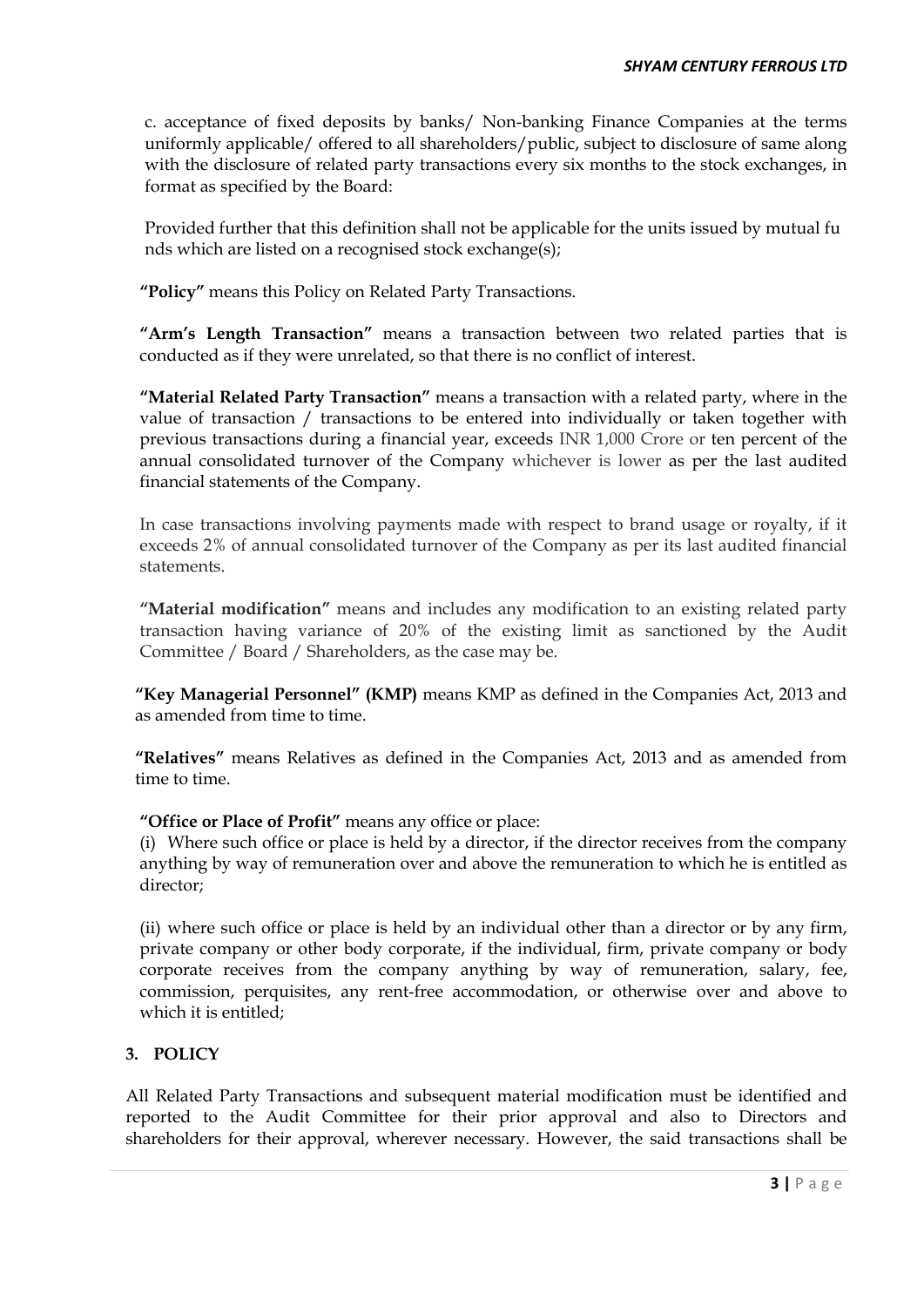disclosed in accordance with the requirements of the Companies Act, 2013 and the listing regulations.

### **3.1 IDENTIFICATION OF POTENTIAL RPTS**

Each director and Key Managerial Personnel is required to give notice of disclosure of interest under section 184 and 189 of the Companies Act 2013, along with list of relatives to the Company. The Company shall ensure that no transaction is entered into with any entity/individual disclosed by the director/ KMP without requisite approvals.

Further each director, KMP is also responsible for providing notice to the Board or Audit Committee of any potential RPT involving him or her or his or her Relative, including any additional information about the transaction that Board/Audit Committee may reasonably request.

The Board/Audit Committee will determine whether the transaction requires compliance with this policy or not.

# **3.2 APPROVAL OF RELATED PARTY TRANSACTIONS**

### **Procedure to be adopted for Related Party Transactions:**

### **(a) APPROVAL OF AUDIT COMMITTEE**

- (i) Prior Approval of the Audit Committee (Only Independent Members of the Audit Committee shall approve) required for:
	- a. All Related Party Transactions and subsequent material modifications;

b. Transaction executed between subsidiary of listed entity  $\&$  RP of Listed entity  $\&$  RP of subsidiary if the value of such transaction whether entered into individually or taken together with previous transactions during a financial year exceeds 10% of the annual consolidated turnover, as per the last audited financial statements of the listed entity. (w.e.f. 01.04.2022)

b. Transaction executed between subsidiary of listed entity & RP of Listed entity & RP of subsidiary if the value of such transaction whether entered into individually or taken together with previous transactions during a financial year exceeds 10% of the annual standalone turnover, as per the last audited financial statements of the listed entity. (w.e.f. 01.04.2023)

Provided that prior approval of the audit committee of the Company shall not be required for RPTs where subsidiary is a listed Company and regulation 23 and 15 (2) of SEBI LODR are applicable to such listed subsidiary.

- (ii) The Audit Committee may grant omnibus approval for Related Party Transactions proposed to be entered into by the company subject to the following conditions:
- (iii) The Audit Committee shall laydown the criteria for granting omnibus approval in line with the policy on Related Party Transactions of the Company and such approval shall be applicable in respect of transactions which are repetitive in nature;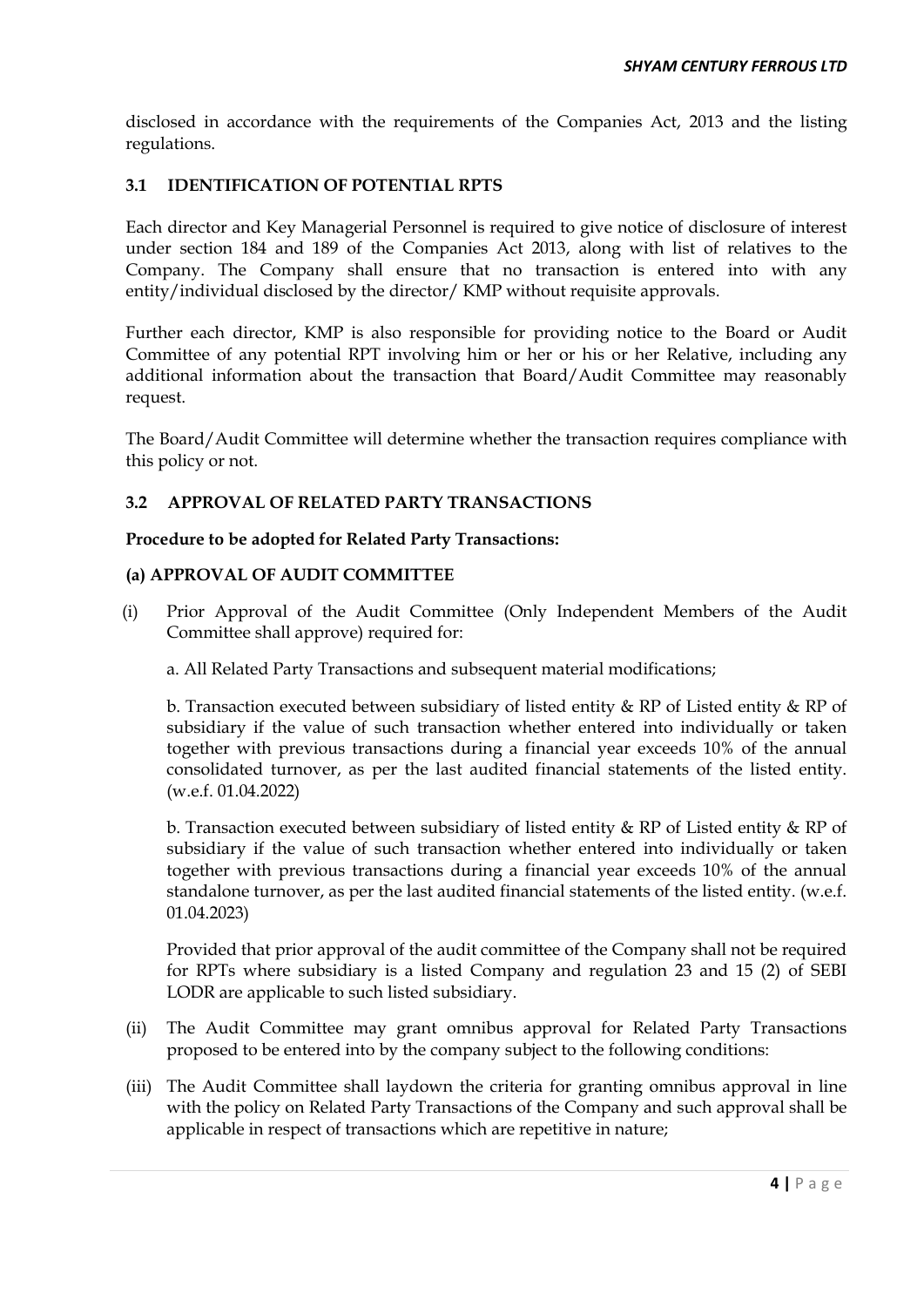- (iv) The Audit Committee satisfies itself the need for such omnibus approval and that such approval is in the interest of the Company;
- (v) Such omnibus approval shall specify the following: Name(s) of the Related Party, Nature of the transaction, Period of transaction, Maximum amount of transaction that can be entered into, the indicative base price / current contracted price and the formula for variation in the price, if any, and such other conditions as the Audit Committee may deem fit.
- (vi) In such cases where the need for Related Party Transaction cannot be foreseen and details as required above are not available, the Audit Committee may grant omnibus approval for such transactions subject to their value not exceeding Rs. 1.00 crore per transaction;
- (vii) The Audit committee shall review, at least on a quarterly basis, the details of RPTs entered into by the Company pursuant to each of the omnibus approval given;
- (viii) Such omnibus approvals shall be valid for a period not exceeding one year and shall require fresh approvals after the expiry of one year.
- (ix) The Audit Committee will have the discretion to recommend / refer any matter relating to the Related Party Transaction to the Board for the approval.

## **(b) APPROVAL OF BOARD OF DIRECTORS**

All the Related Party Transactions under section 188 of the Companies Act 2013 shall be approved by the Board of Directors of the Company; however this provision will not apply to the transactions entered into by the company in its ordinary course of business other than transactions which are not on an arm's length basis.

All the Material Related Party Transactions and subsequent material modifications as per Listing Regulations shall be approved by the Board of Directors of the Company.

### **(c) APPROVAL OF SHAREHOLDERS**

All material related party transactions and subsequent material modification shall require prior approval by the Shareholders and "related parties" as may be required by the Companies Act, 2013 or by the SEBI (Listing Obligations and Disclosure Requirements) Regulations, 2015 (including amendments thereto) in this regard, no related party shall vote to approve such resolutions.

Prior approval of Shareholders of Listed entity is not required if the transaction in which the Listed subsidiary is a party but the listed entity is not a party & regulation 23 and subregulation (2) of regulation 15 of these regulations are applicable to such listed subsidiary.

All related party transactions which are not in ordinary course of business and at arm's length basis and which are in excess of the limits specified in the Companies Act as described below requires approval of the shareholders in such cases all related parties to the transaction shall abstain from voting:

(a) as contracts or arrangements with respect to clauses (a) to (e) of sub-section (1) of [section 188,](http://ebook.mca.gov.in/Actpagedisplay.aspx?PAGENAME=17582) with criteria as mention below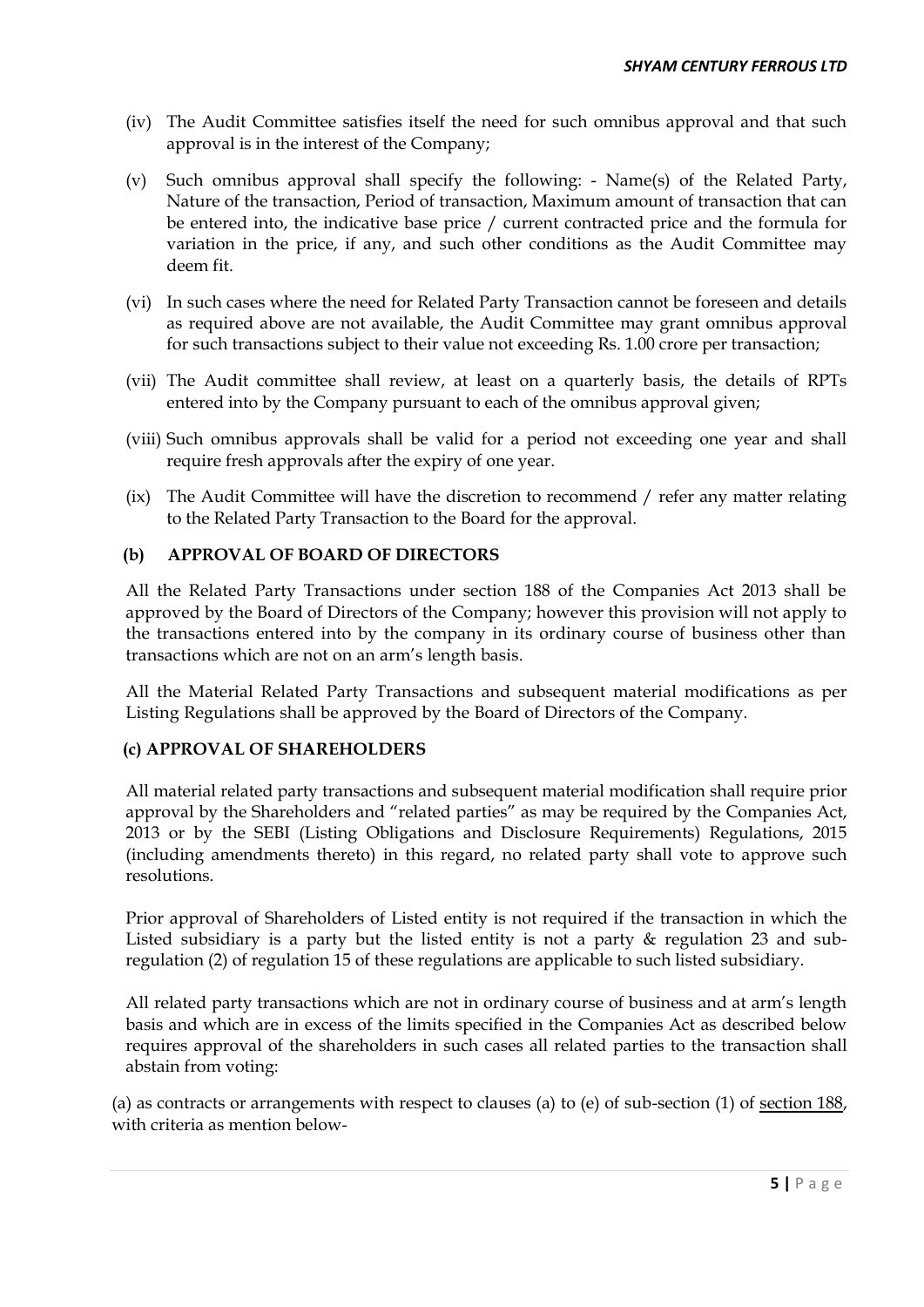(i) sale, purchase or supply of any goods or material, directly or through appointment of agent, amounting to ten percent or more of the turnover of the company or Rupees one hundred crore, whichever is lower, as mentioned in clause (a) and clause (e) respectively of sub-section (1) of [section 188;](http://ebook.mca.gov.in/Actpagedisplay.aspx?PAGENAME=17582)

(ii) selling or otherwise disposing of or buying property of any kind, directly or through appointment of agent, amounting to ten percent or more of net worth of the company or Rupees one hundred crore, whichever is lower, as mentioned in clause (b) and clause (e) respectively of sub-section (1) of [section 188;](http://ebook.mca.gov.in/Actpagedisplay.aspx?PAGENAME=17582)

(iii) leasing of property any kind amounting to ten percent or more of the net worth of company or ten per cent or more of turnover of the company or Rupees one hundred crore, whichever is lower, as mentioned in clause (c) of sub-section (1) of [section 188;](http://ebook.mca.gov.in/Actpagedisplay.aspx?PAGENAME=17582)

(iv) availing or rendering of any services, directly or through appointment of agent, amounting to ten percent or more of the turnover of the company or Rupees fifty crore, whichever is lower as mentioned in clause (d) and clause (e) respectively of sub-section (1) of [section 188;](http://ebook.mca.gov.in/Actpagedisplay.aspx?PAGENAME=17582)

Explanation.- Limits specified in sub-clause (i) to (iv) shall apply for transaction or transactions to be entered into either individually or taken together with the previous transactions during a financial year.

(b) for appointment to any office or place of profit in the company, its subsidiary company or associate company at a monthly remuneration exceeding Rupees two and a half lakh as mentioned in clause (f) of sub-section (1) of [section 188.](http://ebook.mca.gov.in/Actpagedisplay.aspx?PAGENAME=17582)

(c) for remuneration for underwriting the subscription of any securities or derivatives thereof, of the company exceeding one percent.of the net worth as mentioned in clause (g) of sub-section (1) of [section 188.](http://ebook.mca.gov.in/Actpagedisplay.aspx?PAGENAME=17582)

Explanation.- Turnover or net worth referred in the above sub-rules shall be computed on the basis of the audited financial statement of the preceding financial year.

(2) In case of wholly owned subsidiary, the resolution is passed by the holding company shall be sufficient for the purpose of entering into the transaction between the wholly owned subsidiary and the holding company.

(3) The explanatory statement to be annexed to the notice of a general meeting convened pursuant to [section 101](http://ebook.mca.gov.in/Actpagedisplay.aspx?PAGENAME=17484) shall contain the following particulars, namely:-

(a) name of the related party;

(b) name of the director or key managerial personnel who is related, if any;

(c) nature of relationship;

(d) nature, material terms, monetary value and particulars of the contract or arrangements;

(e) any other information relevant or important for the members to take a decision on the proposed resolution.

Further as per regulation 23(1A) of SEBI (LODR) Regulations, 2015 as amended a transaction involving payments made to a related party with respect to brand usage or royalty shall be considered material if the transaction(s) to be entered into individually or taken together with previous transactions during a financial year, exceed two percent of the annual consolidated turnover of the listed entity as per the last audited financial statements of the listed entity.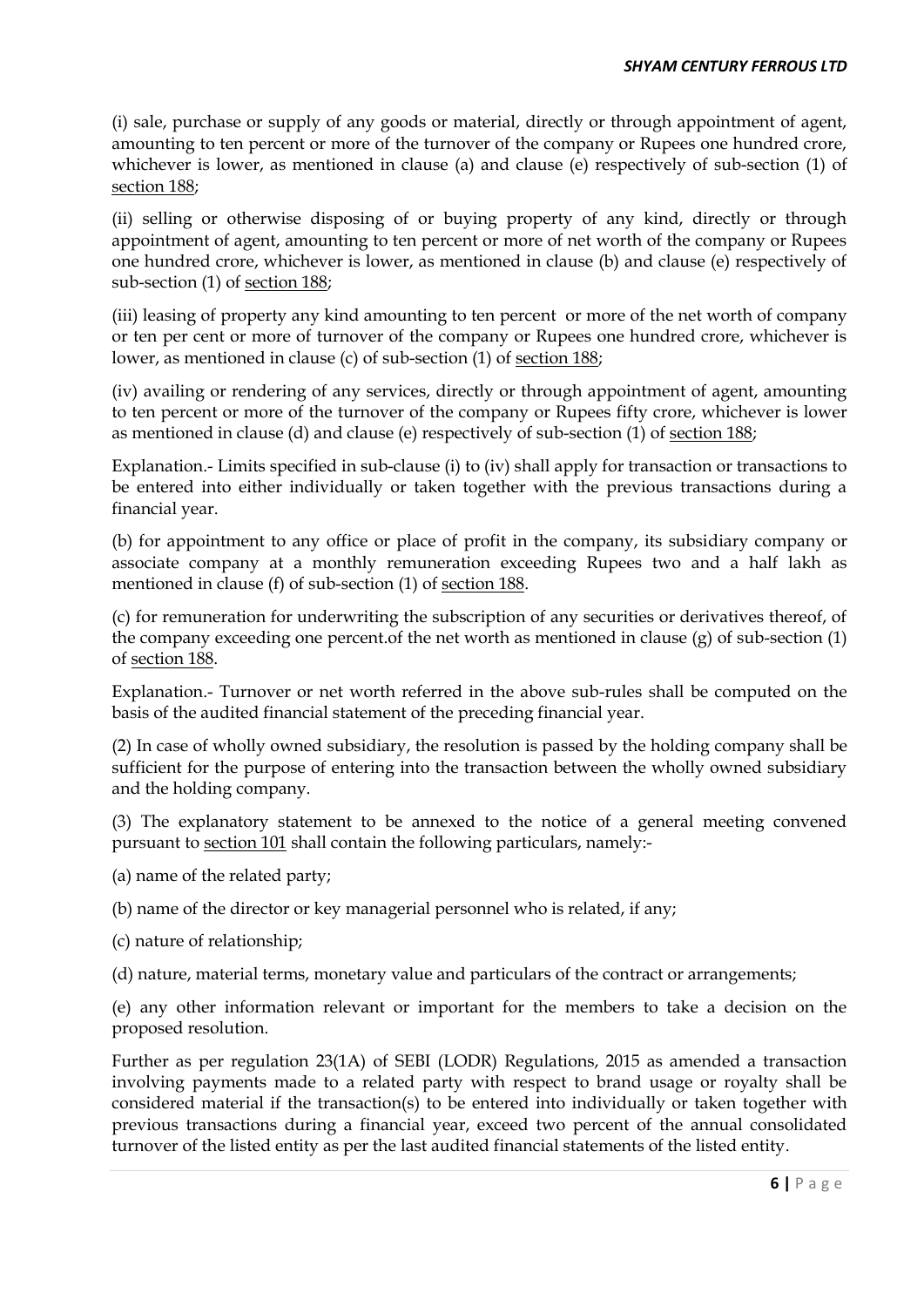### **4. FACTORS TO BE CONSIDERED WHILE GRANTING APPROVAL TO RELATED PARTY TRANSACTIONS**

The Audit Committee / Board will consider the following factors, among others, to the extent relevant to the Related Party Transactions while granting its approval:

 $\triangleright$  Whether the terms of the Related Party Transaction are fair and on arms length basis to the Company and would apply on the same basis if the transaction did not involve a Related Party;

 Whether there are any compelling business reasons for the Company to enter into the Related Party Transaction and the nature of alternative transactions, if any;

 $\triangleright$  Whether the Related Party Transaction would affect the independence of an independent director;

 $\triangleright$  Whether the transaction qualifies to be a transaction in ordinary course of business and at arm's length.

 Whether the Related Party Transaction would present an improper conflict of interest for any director or Key Managerial Personnel of the Company, taking into account the terms and size of the transaction, the purpose and timing of the transaction the direct or indirect nature of the director's, Key Managerial Personnel's or other Related Party's interest in the transaction.

 Whether the Related Party transaction accrues long term strategic value, interdependency when no alternative is available and the transactions are beneficial to both the parties.

# **5. REVIEW & MONITORING OF RELATED PARTY TRANSACTIONS:**

The Audit Committee Shall review, at least on a quarterly basis, the details of Related Party Transactions entered into by the Company pursuant to each of the omnibus approval given. However, such omnibus approvals shall be valid for a period not exceeding one year and shall require fresh approvals after the expiry of one year.

To review a RPT, the Audit Committee shall be provided with all relevant material information of the RPT including the terms of the transaction, the business purpose of the transaction, the benefits to the company and to the Related Party, and any other relevant information/material.

The Audit Committee may review and monitor a Related Party Transaction taking into account the terms of the transaction, the business purpose of the transaction, the benefits to the Company and to the Related Party, and any other relevant matters. In connection with any review of a Related Party Transaction, the Committee has authority to modify or waive any procedural requirements of this Policy.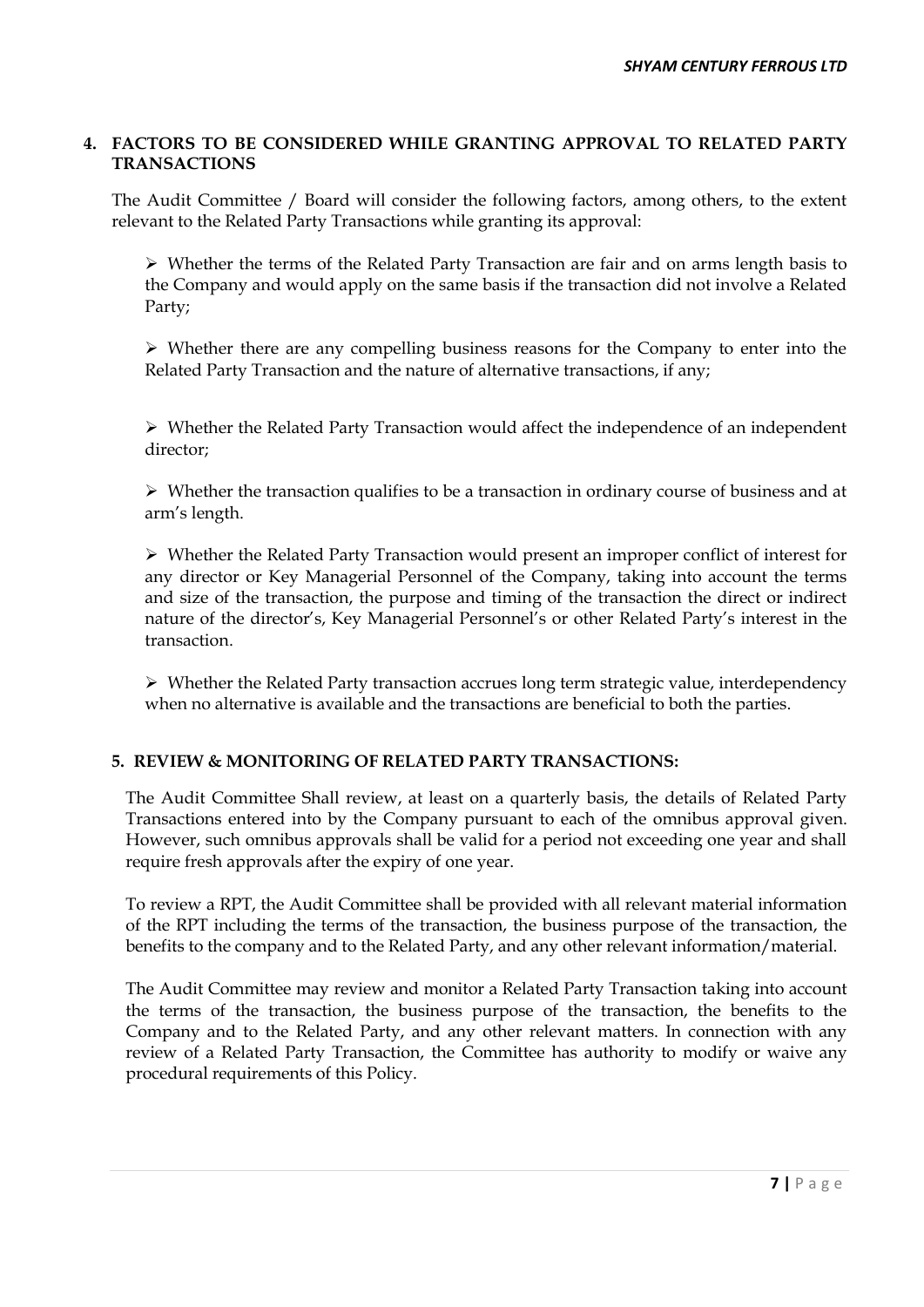## **6. FOLLOWING TRANSACTIONS NOT TO BE CONSIDERED AS RELATED PARTY TRANSACTIONS:**

Notwithstanding the foregoing, the following Related Party Transactions shall not require approval of Audit Committee or Shareholders:

- 1. Any transaction that involves the providing of compensation to a director or Key Managerial Personnel in connection with his or her duties to the Company or any of its subsidiaries or associates, including the reimbursement of reasonable business and travel expenses incurred in the ordinary course of business.
- 2. Any transaction in which the Related Party's interest arises solely from ownership of securities issued by the Company and all holders of such securities receive the same benefits pro rata as the Related Party.
- 3. Any transaction arising out of Compromises, Arrangements and Amalgamations dealt with under specific provisions of the Companies Act, 1956/ Companies Act, 2013.
- 4. Transactions entered into between the Company and its wholly owned subsidiary whose accounts are consolidated with the Company and placed before the shareholders at the general meeting for approval.
- 5. Transactions entered into between two wholly-owned subsidiaries of the listed holding company whose accounts are consolidated with the Company and placed before the shareholders at the general meeting for approval.

# **7. EXISTING CONTRACTS, IF ANY**

The Policy shall operate prospectively and all the Contracts entered into by companies, after making necessary compliances under the Companies Act, 1956, which already came into effect before the commencement of the Companies Act, 2013, i.e. April 1, 2014, will not require fresh approval till the expiry of the original term of such contracts.

# **8. RPTs NOT APPROVED UNDER THIS POLICY**

In the event the Company becomes aware of a RPT with a Related Party that has not been approved under this Policy prior to its consummation, the matter shall be reviewed by the Audit Committee. The Audit Committee shall consider all of the relevant facts and circumstances regarding the RPT, and shall evaluate all options available to the Company, including ratification by it or recommending the Board for their ratification or seeking approval of Shareholders, revision or termination of the RPT. The Audit Committee shall also examine the facts and circumstances pertaining to the failure of reporting such RPT to the Committee under this Policy, and shall take any such action it deems appropriate.

In any case, where the Audit Committee determines not to ratify a RPT that has been commenced without approval, the Committee, as appropriate, may direct such actions as it is deems fit. The Audit Committee has authority to modify or waive any procedural requirements of this Policy.